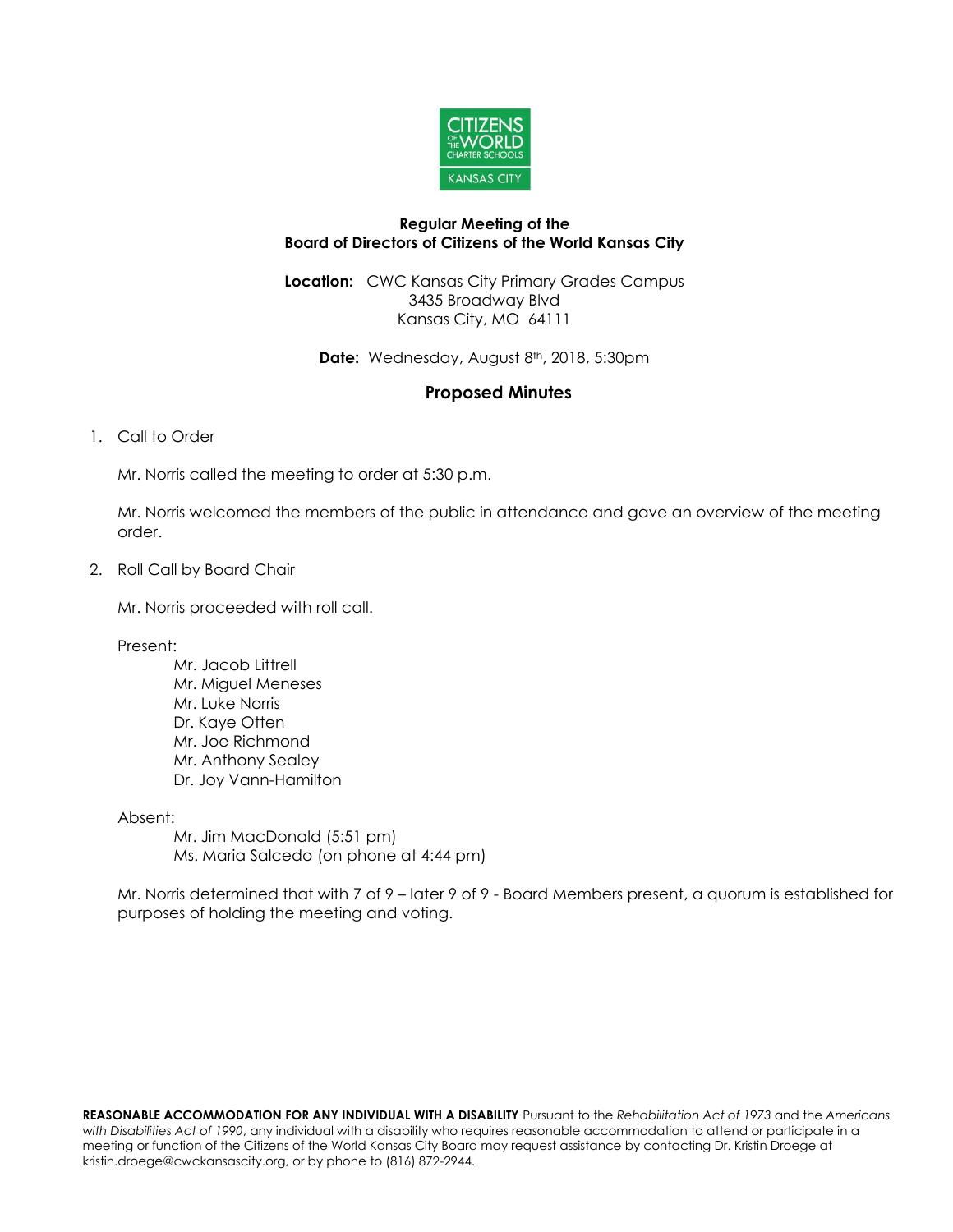3. Review & Consideration of Proposed Agenda

Mr. Norris proposed to add a discussion around fundraising and to pull the Enrollment conversation forward to support the fundraising discussion.

Dr. Droege further proposed to add a "Personnel" issue to the closed session rationale.

Dr. Vann-Hamilton moved to approve the modified agenda as proposed and Mr. Richmond provided a second to the motion. The motion was unanimously approved with none abstaining.

4. Public Comments

Mr. Norris invited public comment. No public comment was made.

5. Review & Consideration of minutes from the June 30<sup>th</sup>, 2018 Strategic Planning Retreat of the Board

The Board did not have any comments regarding the proposed minutes from the June  $30<sup>th</sup>$ , 2018 Strategic Planning Retreat of the Board. Mr. Sealey moved to approve the minutes as proposed and Mr. Littrell provided a second. The motion was unanimously approved with none abstaining.

6. Review & Consideration of appointing Mrs. Johna Sutton to the CWCKC Board of Directors

Dr. Vann-Hamilton introduced Mrs. Sutton and shared her educational background and middle school expertise.

She further moved that Mrs. Sutton fill the vacant Board seat and Mr. Sealey provided a second. The motion was unanimously approved with none abstaining.

Mr. Norris welcomed Mrs. Sutton to the Board.

- 7. Finance Committee Report (Mr. Joe Richmond)
	- a. Review & Consideration of Monthly Financials (June), including Check Register

Dr. Droege led a discussion about IFF's decision to defer \$91k from this year's projected rent into the future purchase price of the building.

Mr. Sealey moved to approve the June register as proposed and Dr. Vann-Hamilton provided a second. The motion was unanimously approved with none abstaining.

8. Fund-Raising Discussion

Mr. Norris stated that Mr. Sealey has volunteered to lead a fund-raising and development effort.

In conjunction with our fund-raising consultant, we are moving forward with identifying 6-10 diverse community leaders (corporate, philanthropic, etc.) with an interest in education space to form a nongoverning advisory development board. That group will not only directly assist our Board's philanthropic outreach, but also begin leveraging their own personal networks.

**REASONABLE ACCOMMODATION FOR ANY INDIVIDUAL WITH A DISABILITY** Pursuant to the *Rehabilitation Act of 1973* and the *Americans with Disabilities Act of 1990*, any individual with a disability who requires reasonable accommodation to attend or participate in a meeting or function of the Citizens of the World Kansas City Board may request assistance by contacting Dr. Kristin Droege at kristin.droege@cwckansascity.org, or by phone to (816) 872-2944.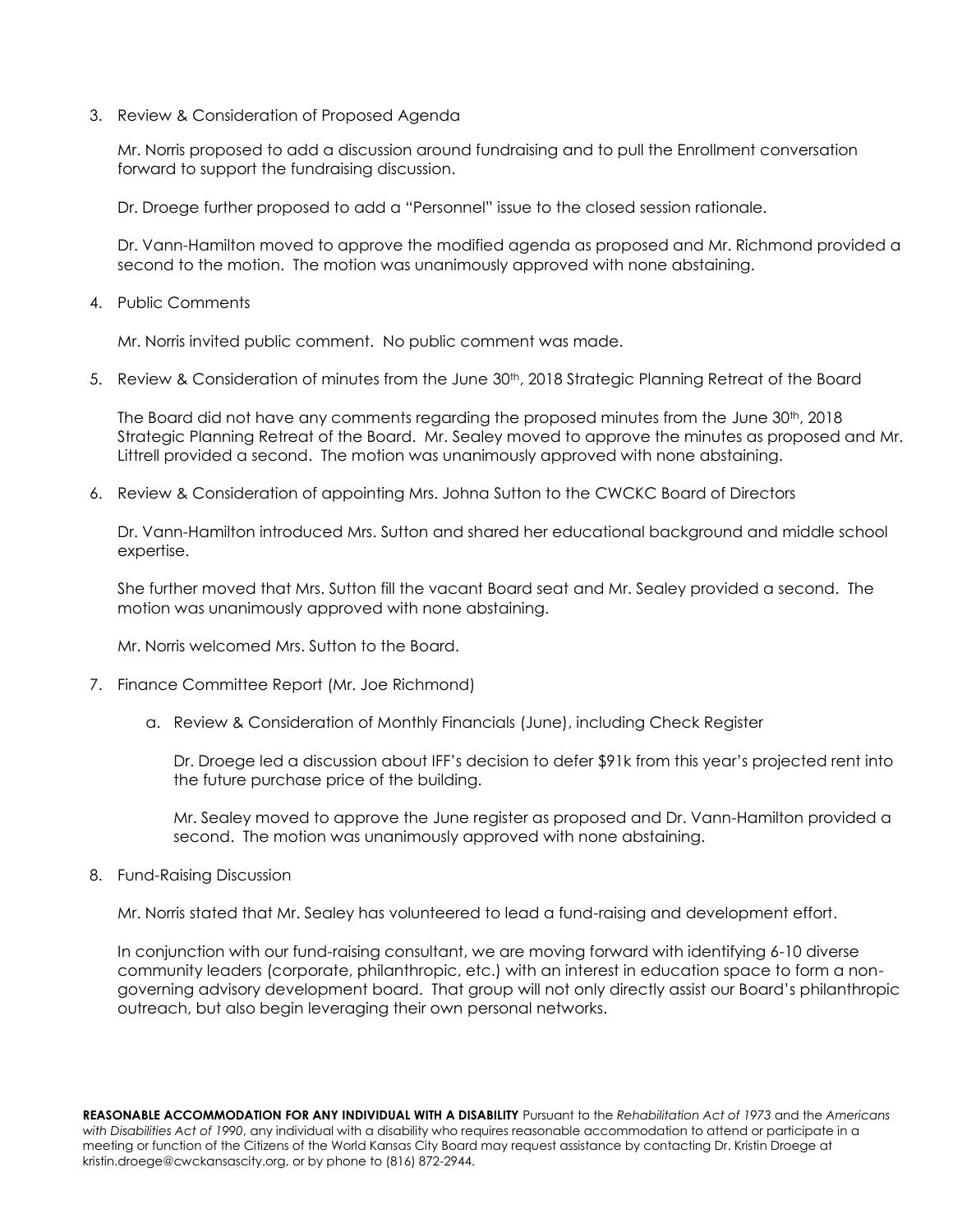Mr. Norris gave a further overview of what he is tasking our development consultant with accomplishing over the next 6-12 months.

9. [Moved forward from Executive Director's Report] Student Enrollment Update

Dr. Droege provided an overview of where our enrollment projection stands and recapped trends for the past month (averaging 6 new requests/week and 2 withdrawals/week). She affirmed that the enrollment mailer landed in mailboxes 10-14 days ago and we have seen several additional enrollment requests as a direct result.

This year's registration and communication process has been much stronger, much earlier, and much more often. She affirmed that we are continuing to closely monitor, but not fully trust, the enrollment numbers.

Mr. MacDonald and Mrs. Sutton asked about parent outreach strategies during the first week to maximize retention; Dr. Droege shared strategies that Mr. Johnson is leading.

The Board had a discussion regarding enrollment trends across the Kansas City landscape, our 2-year historical data, and our enrollment/growth projections in the next few years.

Mr. Norris further asked Mr. Brennan to provide the following enrollment summary:

- As of the date of the lottery, we received 142 eligible requests. Combined with our 219 reenrollment requests, that resulted in 357 requests for 336 seats.
- Pursuant to the Board's authorization, the Executive Director offered (and over-offered, in some cases) all seats in K, 1, & 2. 3rd grade began a short wait-list.
- Since the date of the lottery, we received an additional 125 eligible requests. Cancellations and withdrawals resulted in 326 active requests for 336 seats.
- 10. Facilities Committee Report (Mr. Jacob Littrell)

Mr. Littrell shared that the Facilities Committee continues to have a multitude of conversations with varied partners and the process continues.

- 11. Executive Director's Report (Dr. Kristin Droege)
	- a. Diversity

Dr. Droege shared an overview of the diversity of our staff. We currently have 49 active staff members, with an additional 4-5 vacancies. Our male percentage dropped year-to-year, but still remains relatively high. She would like to focus on increasing this specific percentage for next year, along with additional Hispanic/Latino staff members. Additionally, she shared that we have added literacy "partners" physically working here on our site full-time.

b. Understanding

Dr. Droege presented a synopsis of each assessment our students take throughout the year. She specifically introduced the "HMH Reading Inventory," which will take the place of Fountas & Pinnell as well as satisfy the dyslexia state testing requirement. Dr. Droege also shared that the teachers will be officially using Everyday Mathematics Assessments to compliment NWEA mathematics assessment data. Lastly, she reminded the Board that this will be our first year to sit

**REASONABLE ACCOMMODATION FOR ANY INDIVIDUAL WITH A DISABILITY** Pursuant to the *Rehabilitation Act of 1973* and the *Americans with Disabilities Act of 1990*, any individual with a disability who requires reasonable accommodation to attend or participate in a meeting or function of the Citizens of the World Kansas City Board may request assistance by contacting Dr. Kristin Droege at kristin.droege@cwckansascity.org, or by phone to (816) 872-2944.